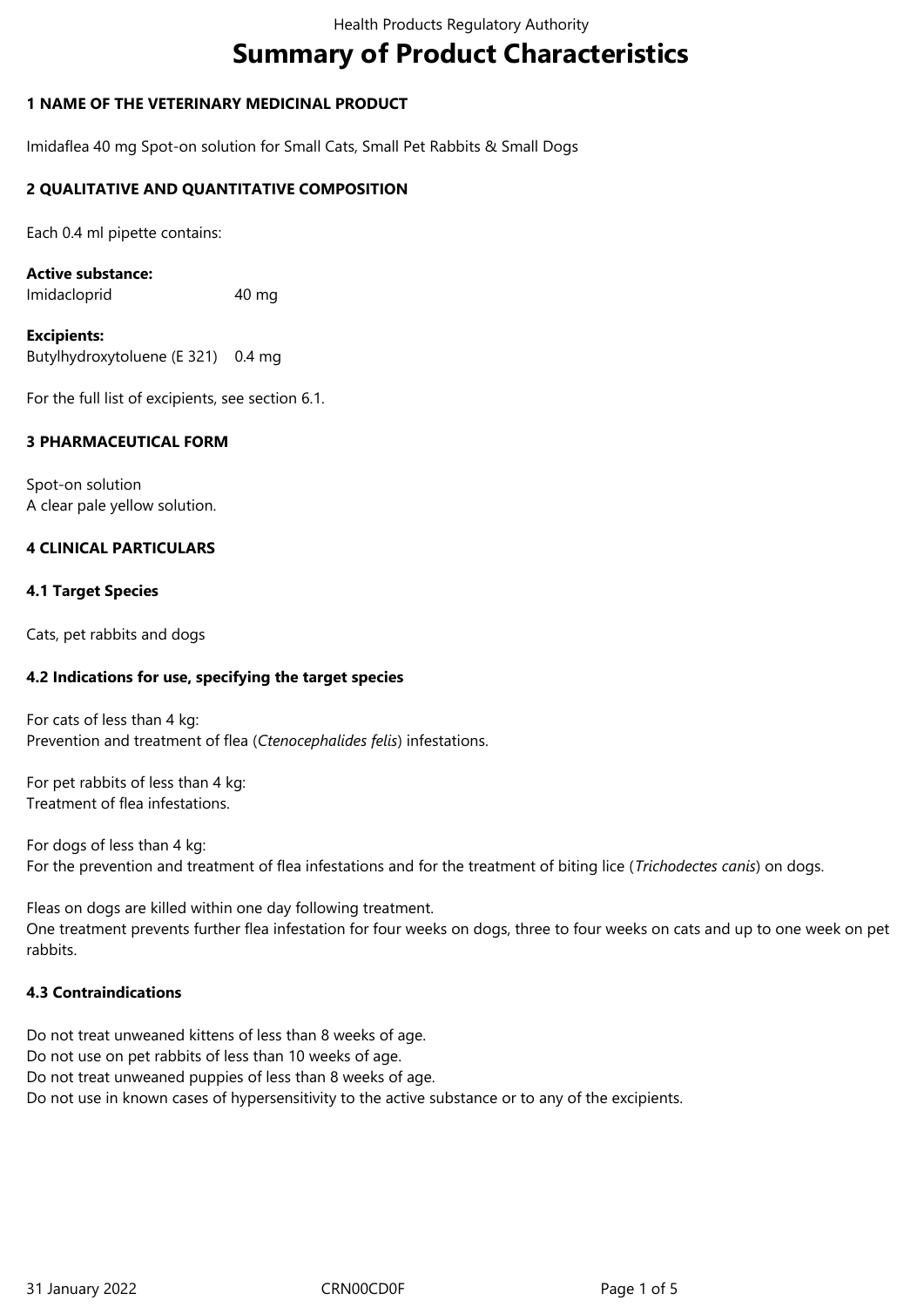# **4.4 Special warnings for each target species**

Re-infestation from emergence of new fleas in the environment may continue to occur for six weeks or longer after treatment is initiated. More than one treatment may therefore be required, depending on the level of fleas in the environment. To aid reduction in environmental challenge, the additional use of a suitable environmental treatment against adult fleas and their developing stages is recommended. In order to reduce further the environmental challenge, it is recommended that all cats, pet rabbits and dogs in the household are treated. Treatment of nursing queens and bitches controls flea infestations on both dam and offspring.

The product remains effective if the animal becomes wet, for example after exposure to heavy rain. However, re-treatment may become necessary, depending on the presence of fleas in the environment. In these cases do not treat more frequently than once weekly.

In case of biting lice infestation in dogs, a veterinary examination 30 days after treatment is recommended as some animals may require a second treatment.

Use the appropriate product for cats, pet rabbits and dogs based on bodyweight (see section 4.9).

# **4.5 Special precautions for use**

Special precautions for use in animals

For external use only.

Apply only to undamaged skin

Care should be taken to avoid the contents of the pipette coming into contact with the eyes or mouth of the recipient animal. Do not allow recently treated animals to groom each other.

## Special precautions to be taken by the person administering the veterinary medicinal product to animals

This product contains benzyl alcohol and may cause skin sensitisation or transient skin reactions in rare cases (for example, irritation, tingling) and/or eye irritation.

Avoid contact between the product and skin, eyes or mouth.

People with known hypersensitivity to the active ingredient or any of the excipients should avoid contact with the veterinary medicinal product.

Do not eat, drink or smoke during application. Wash hands thoroughly after use.

Do not massage the application site. After application, do not stroke or groom animals until application site is dry.

Wash off any skin contamination with soap and water.

If the product gets into eyes accidentally, the eyes should be thoroughly flushed with water.

If skin or eye irritation persists, obtain medical attention.

If the product is accidentally swallowed, obtain medical attention immediately.

# Other precautions

The solvent in this product may stain certain materials including leather, fabrics, plastics and finished surfaces. Allow the application site to dry before permitting contact with such materials. Imidacloprid is toxic to aquatic organisms. Treated dogs should not be allowed to enter surface water for 48 hours after treatment, to avoid adverse effects on aquatic organisms. Keep the pipette in the original packaging until ready for use and dispose of used pipettes immediately.

# **4.6 Adverse reactions (frequency and seriousness)**

The product is bitter tasting and salivation may occasionally occur if the animal licks the application site immediately after treatment. This is not a sign of intoxication and disappears within some minutes without treatment.

In very rare occasions (less than 1 animal in 10,000 animals, including isolated reports) skin reactions such as hair loss, redness, itching and skin lesions may occur. Agitation, excessive salivation and nervous signs such as incoordination, tremors and depression have also been reported but very rarely in cats and dogs.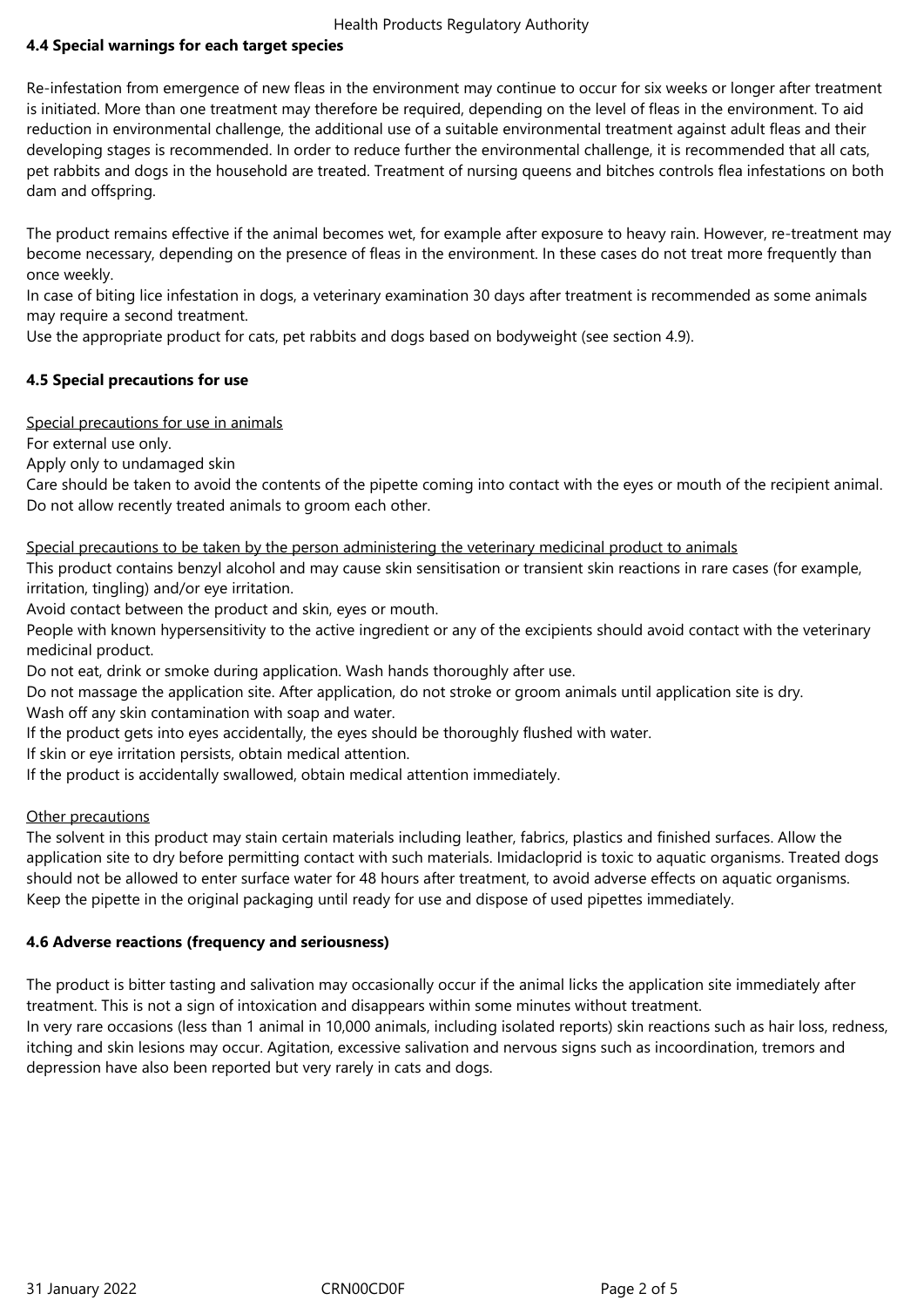## **4.7 Use during pregnancy, lactation or lay**

No primary embryotoxic, teratogenic or reproductive toxic effects have been observed during the studies on rats and rabbits. Studies on pregnant and lactating queens and bitches together with their offspring are limited. Evidence so far suggests that no adverse effects are to be expected in these animals. Consult your veterinary surgeon before using the product on pregnant or lactating animals.

## **4.8 Interaction with other medicinal products and other forms of interactions**

No incompatibility has been observed between this product at twice the recommended dose and the following commonly used veterinary products: lufenuron, pyrantel and praziquantel (cats and dogs) and febantel (dogs). The compatibility of the product was also demonstrated with a wide range of routine treatments under field conditions including vaccination.

## **4.9 Amounts to be administered and administration route**

Spot-on use. Animals should be weighed accurately prior to treatment.

#### *Dosage and Treatment Schedule*

| Bodyweight (kg bw) | Number of Pipettes   Imidacloprid | (mg/kg bw)    |
|--------------------|-----------------------------------|---------------|
| $< 4$ kg           | $1 \times 0.4$ ml                 | minimum of 10 |

Method of administration:

Hold the pipette upright. Tap the narrow part of the pipette to ensure the contents remain within the main body of the pipette. Snap back the tip. Part the coat on the back of the animal at the base of the neck in front of the shoulder blades until the skin is visible. Place the tip of the pipette on the skin and squeeze the pipette several times to empty its contents completely and directly onto the skin in one spot.

Do not apply an excessive amount of solution at any one spot that could cause some of the solution to run off the side of the animal.

Correct application will minimise the opportunity for the animal to lick the product. Do not allow recently treated animals to groom each other.

Apply only to undamaged skin.

# **4.10 Overdose (symptoms, emergency procedures, antidotes), if necessary**

#### Cats & Pet Rabbits

In cats, no adverse clinical signs were produced using doses of five times the therapeutic level weekly for eight consecutive weeks.

In pet rabbits, no adverse clinical signs were seen using doses of up to 45 mg/kg body weight (4 times the therapeutic level) weekly for 4 consecutive weeks.

#### **Dogs**

No adverse clinical signs were produced by either individual doses of up to 200 mg/kg body weight (five to eight times the therapeutic dose), daily treatments at 100 mg/kg body weight for five consecutive days or weekly treatments at five times the maximum dose rate for eight consecutive weeks.

In rare cases of overdose or licking of treated fur, nervous system disorders (such as twitching, tremors, ataxia, mydriasis, miosis, lethargy) can occur in cats and dogs.

Poisoning following inadvertent oral uptake in animals is unlikely. In this event, treatment should be symptomatic under veterinary medical attention. There is no known specific antidote but administration of activated charcoal may be beneficial.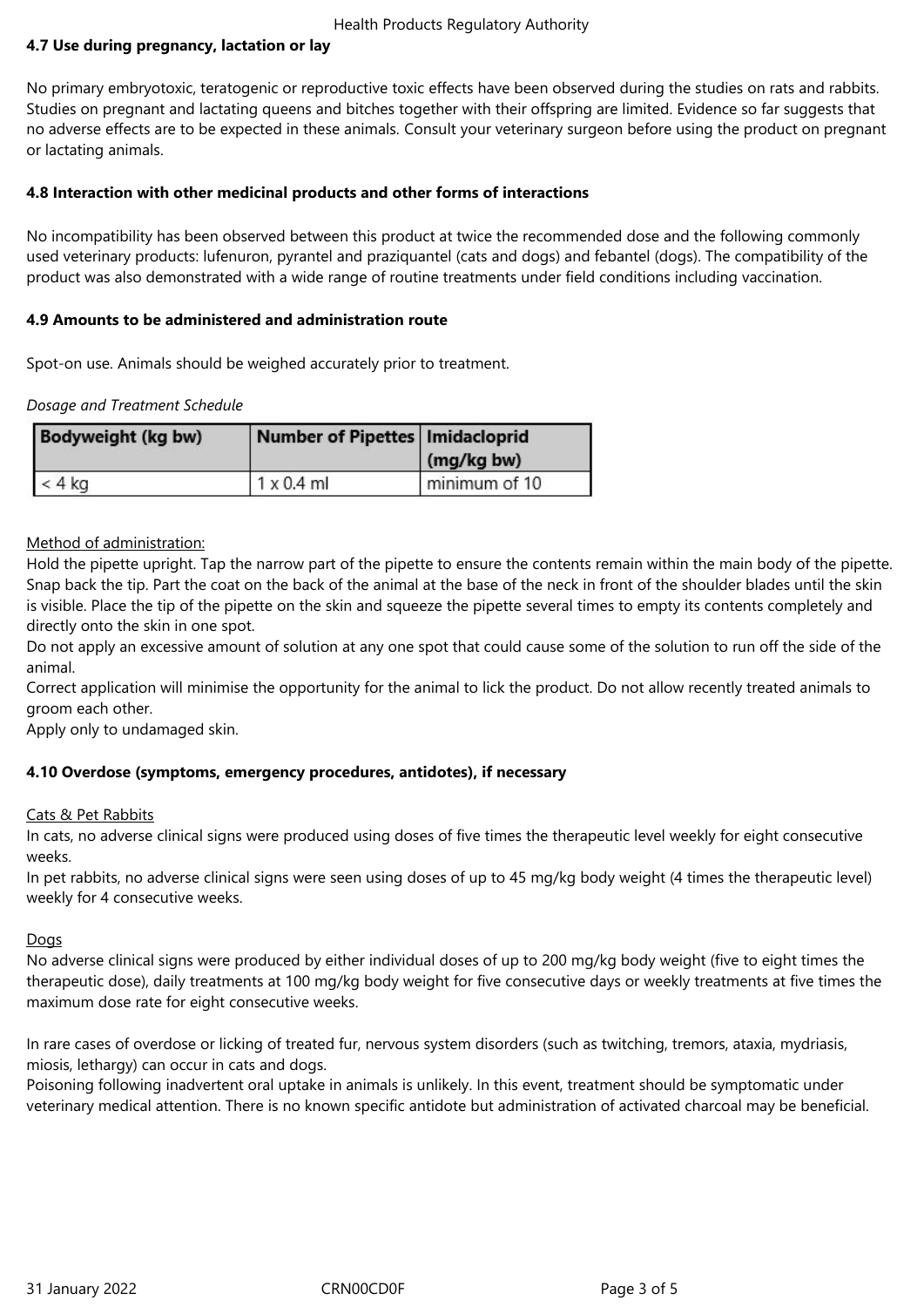## **4.11 Withdrawal period(s)**

Do not use on rabbits intended for human consumption.

## **5 PHARMACOLOGICAL or IMMUNOLOGICAL PROPERTIES**

Pharmacotherapeutic group: Ectoparasiticides for topical use; Imidacloprid ATCvet code: QP53AX17

## **5.1 Pharmacodynamic properties**

Imidacloprid, 1-(6-Chloro-3-pyridylmethyl)-N-nitro-imidazolidin-2-ylideneamine is an ectoparasiticide belonging to a group of chloronicotinyl compounds. Chemically, it is more accurately described as a chloronicotinyl nitroguanidine.

The substance has a high affinity for the nicotinergic acetylcholine receptors in the post-synaptic region of the central nervous system (CNS). The ensuing inhibition of cholinergic transmission in insects results in paralysis and death. Due to the weak nature of the interaction with mammalian nicotinergic receptor sites and the postulated poor penetration through the blood/brain barrier in mammals, it has virtually no effect on the mammalian CNS. The minimal pharmacological activity in mammals is supported by safety studies involving systemic administration of sub-lethal doses to rabbits, mice and rats. In further studies, in addition to the adulticide flea efficacy of imidacloprid, a larvicidal flea activity in the surroundings of the treated pet has been demonstrated. Larval stages in the pet's surroundings are killed following contact with a treated animal.

#### **5.2 Pharmacokinetic particulars**

Following topical application, the solution is quickly distributed over the animal. Target animal overdose and serum kinetic studies have established that systemic absorption is very low, transient and not relevant for the clinical efficacy. This has been further demonstrated by a study in which fleas were not killed after having fed on previously treated animals once the animal's skin and fur had been cleaned of all active material.

## **6 PHARMACEUTICAL PARTICULARS**

#### **6.1 List of excipients**

Butylhydroxytoluene (E 321) Benzyl alcohol (E 1519) Propylene carbonate

#### **6.2 Major incompatibilities**

None known.

#### **6.3 Shelf-life**

Shelf life of the veterinary medicinal product as packaged for sale: 3 years

#### **6.4 Special precautions for storage**

Store in the original package in order to protect from light. This veterinary medicinal product does not require any special temperature storage conditions.

# **6.5 Nature and composition of immediate packaging**

A white pipette composed of a heat-formed shell of a polypropylene/cyclic olefin copolymer/polypropylene layer and a polyethylene/ethylene vinyl alcohol/polyethylene layer.

Cardboard Box with 1, 2, 3, 4, 6, 8, 9, 10, 12, 15, 18, 20, 21, 24, 30, 60, 90, 150 or 160 pipettes in individual foil sachets. Not all pack sizes may be marketed.